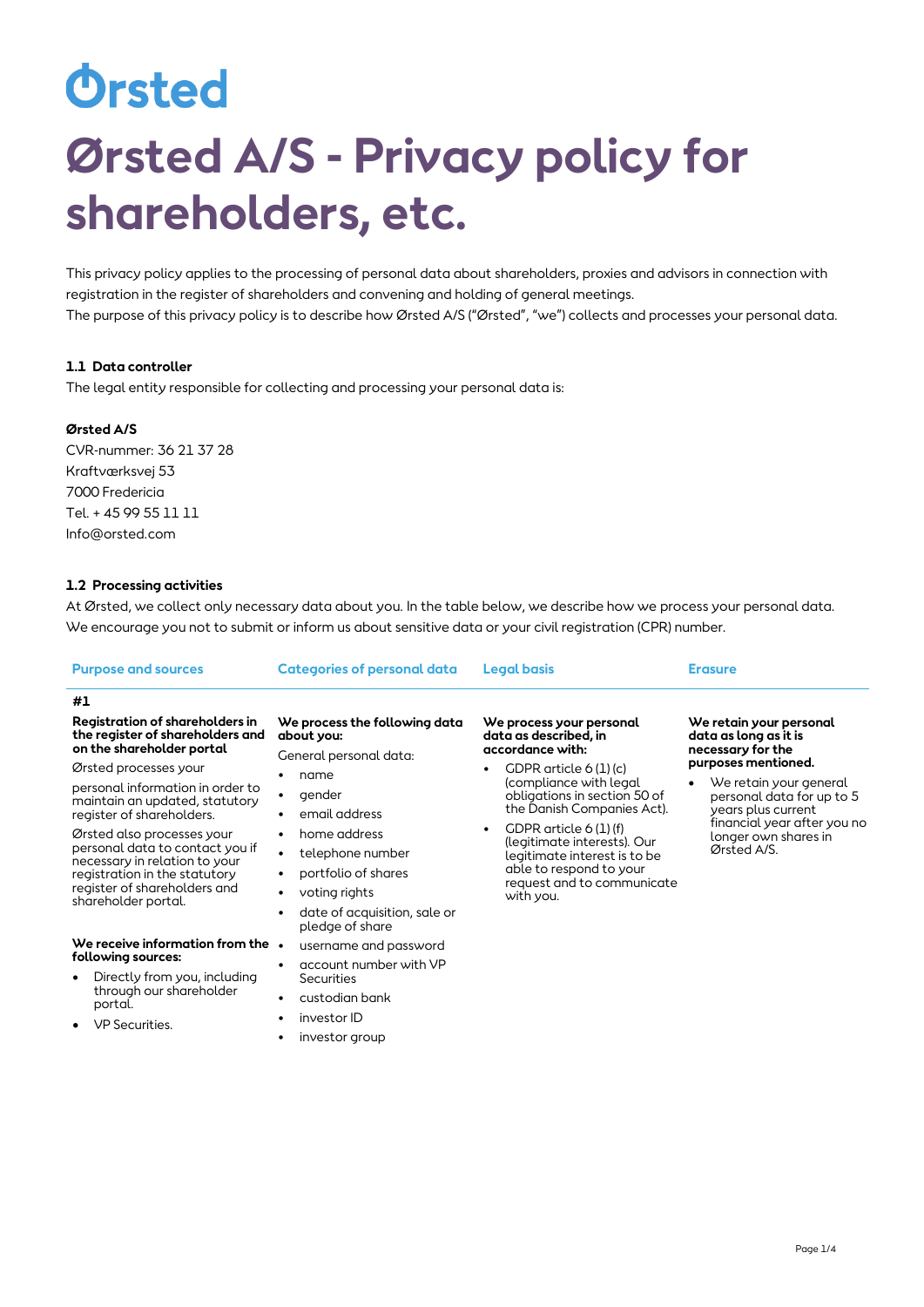### **Purpose and sources Categories of personal data Legal basis Erasure**

### **#2**

### **Convening and holding of general meetings**

Ørsted processes your personal data for the purpose of inviting you to general meetings and enabling you to exercise your rights at such general meetings, issue proxies and vote by post.

Furthermore, we use the information to issue ballot papers and admission cards to shareholders and any advisors.

If you are an advisor to a shareholder, we will process your information in order for you to have access to attend the general meeting.

### **We receive information from the following sources:**

- Directly from you, including when you submit information via our shareholder portal, see above.
- The register of shareholders.

### **#3**

### **Handling questions and proposals**

Ørsted processes your personal data to handle questions and proposals submitted prior to the general meeting, handling of questions and exercising the right to speak at the general meeting as well as preparation of minutes of the general meeting.

If questions are answered in writing prior to the general meeting, we will process your information in order to be able to present questions, answers and name of the person who put forward the question at the general meeting. If proposals are included on the agenda, we will process your personal data (your name and proposal) on the forms for appointment of proxy or written voting as well as on the agenda. Forms, written votes and agenda, including complete proposals, are published on Ørsted's website. Finally, we will process your personal data when preparing and issuing the minutes of the general meeting.

### **We receive information from the following sources:**

- Directly from you.
- The register of shareholders.

### **We process the following data about you:**

### General personal data:

- name
- email address
- home address
- attendance at general meeting
- advisor's attendance at general meeting
- proxies
- votes cast, including written votes
- portfolio of shares

### **We process your personal data as described, in accordance with:**

- GDPR article 6 (1) (c) (compliance with legal obligations in section 93 of the Danish Companies Act).
- GDPR article 6 (1) (f) (legitimate interests). Our legitimate interest is to be able to respond to your request and to communicate with you.

### **We retain your personal data as long as it is necessary for the purposes mentioned.**

- We retain your general personal data for up to 5 years plus current financial year after you no longer own shares in Ørsted A/S.
- Registrations, proxies and written votes are retained for up to 5 years plus current financial year after the general meeting.
- Material that documents the company´s history, including notice to convene general meetings with agenda and complete proposals, decisions made, etc. is retained as long as Ørsted A/S exists.

### **Purpose and sources Categories of personal data Legal basis Erasure**

**We process the following** 

the content of your

the content of your

the content of your opinions expressed during the general meeting

**data about you:** General personal data: • documentation of your status as a shareholder or

proxy • name

question

proposal

### **We process your personal data as described, in accordance with:**

- GDPR article 6 (1) (c) (compliance with legal obligations in sections 78, 90 and 102 of the Danish Companies Act).
- GDPR article 6 (1) (f) (legitimate interests). Our legitimate interest is to be able to identify you as a shareholder or proxy so that you may exercise your right to submit proposals and ask questions prior to and during the general meeting and speak at the general meeting.

### **We retain your personal data as long as it is necessary for the purposes mentioned.**

- We retain your general personal data for up to 5 years plus current financial year after you no longer own shares in Ørsted A/S.
- Registrations, proxies and written votes are retained for up to 5 years plus current financial year after the general meeting.
	- Material that documents the company´s history, including notice to convene general meetings with agenda and complete proposals, decisions made, etc. is retained as long as Ørsted A/S exists.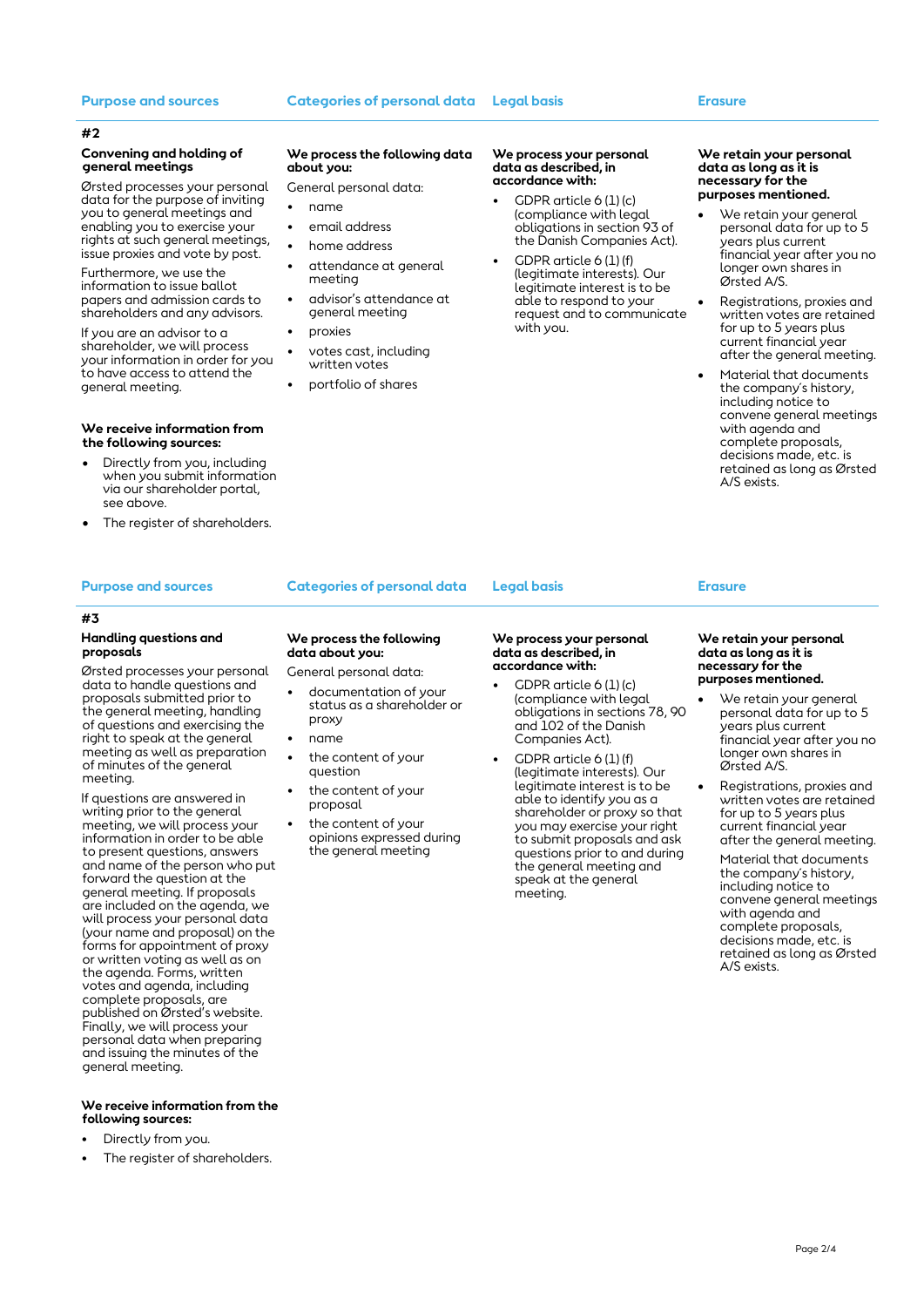### **Purpose and sources Categories of personal data Legal basis Erasure**

**We handle the following categories of personal data** 

General personal data: audio and/or visual recordings, including the information included

**about you:**

therein

### **#4**

### **Audio and/or visual recordings**

General meetings are audio and/or visually recorded.

The recordings include the general meeting podium and rostrum.

If you are identifiable on the recording, your personal data will be processed by us.

We use the recordings to prepare the minutes.

Ørsted can also process your personal data in case the general meeting is held electronically.

### **We receive information from the following sources:**

• Professional photographers etc. hired to make such recordings.

# **1.3 Recipients of your personal data**

Depending on the circumstances, Ørsted may share your data with:

- Suppliers, including IT suppliers.
- The public through publication on the website [www.orsted.com](http://www.orsted.com/) in accordance with applicable rules.
- Nasdaq Copenhagen A/S.
- Public authorities, e.g. the Danish Business Authority.

# **1.4 Transfer to third countries**

In certain situations, Ørsted will transfer personal data to countries outside EU/EEA.

Such transfers to third countries will be made on the following legal basis:

- The countries have been deemed by the Commission of the European Union to have an adequate level of protection of personal data (so called safe third countries).
- If the countries have not been deemed by the Commission of the European Union to have an adequate level of protection of personal data: Ørsted will provide appropriate safeguards for the transfer through standard contractual clauses, as published by the Commission of the European Union, for the transfer of personal data to third countries.

You can obtain a copy of this contract by contacting us on [info@orsted.com.](mailto:info@orsted.com)

## **1.5 Your rights**

When we process your data, you have the following general rights:

- You have the right of access to, rectification or erasure of your personal data.
- You also have the right to object to the processing of your personal data and to have the processing of your personal data restricted.
- In particular, you have an unconditional right to object to the processing of your personal data for use for direct marketing purposes.
- If the processing of your personal data is based on your consent, you have the right to withdraw your consent at any time. Your withdrawal of consent will not affect the lawfulness of the processing performed before withdrawal of your consent.
- You have the right to receive the personal data that you have provided yourself in a structured, commonly used and machine-readable format (data portability).
- You have the right to lodge a complaint with a supervisory authority, for instance the Danish Data Protection Agency, cf. clause 1.6.

You can exercise your rights by contacting us at the contact information provided in clause 1.6.

### **We process your data on the following legal basis:**

GDPR article  $6$  (1) (f) (legitimate interests). Our legitimate interest in processing the recordings is to use them to prepare the minutes and to record the general meeting when it is held electronically.

### **We will retain personal data for as long as it is necessary for the purposes mentioned.**

• We retain audio and/or visual recordings until the minutes have been approved.